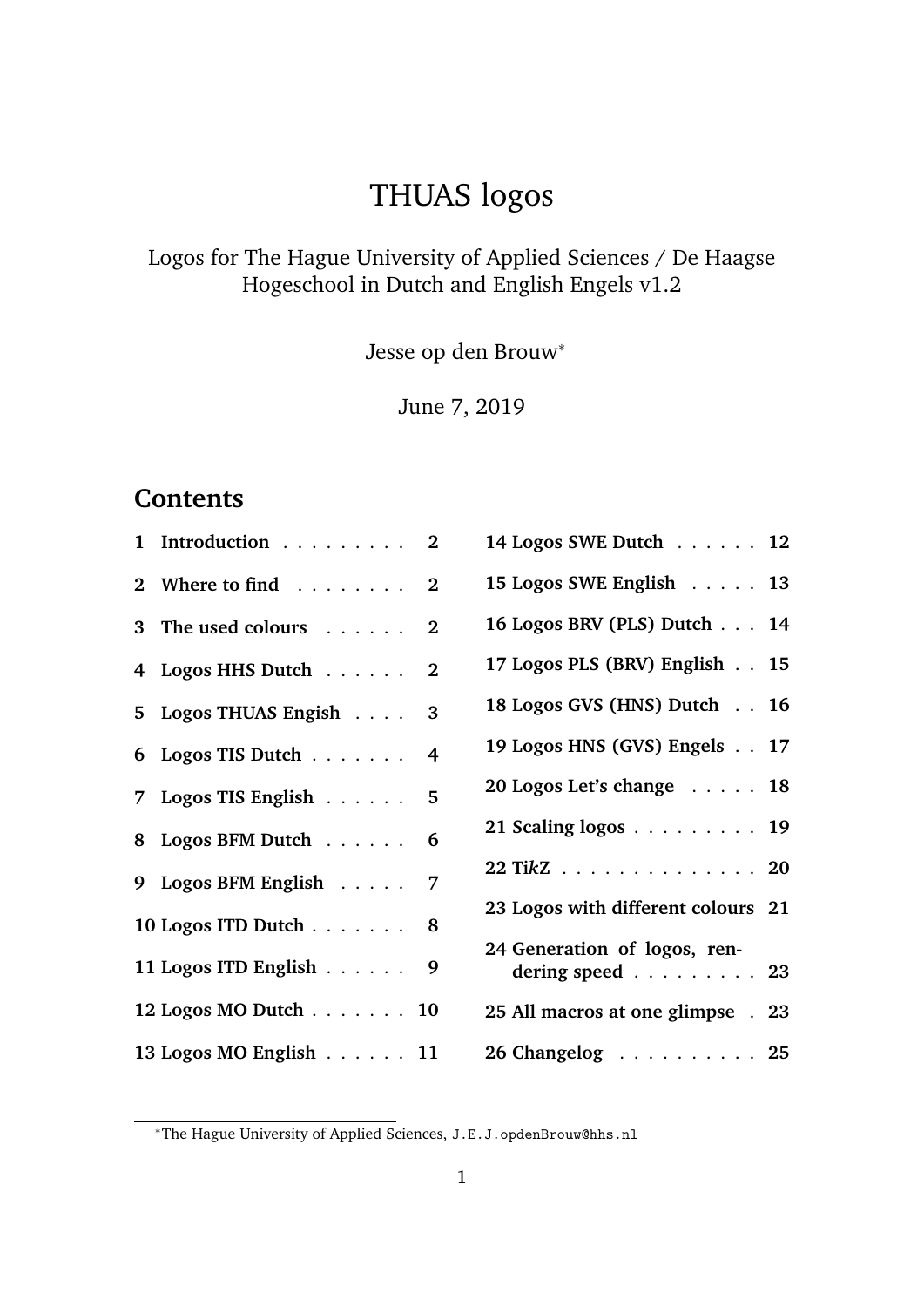#### **1 Introduction**

The package thuaslogos provides a number of logos of The Hague University of Applied Sciences (Dutch: De Haagse Hogeschool) in the colours black, white, grey and and green. The colours grey and green are specific for THUAS/HHS.

The package can be loaded with the line:

```
\usepackage{thuaslogos}
```
The package has no options. Currently the general logos of THUAS and the logos of the faculties TIS, BFM, ITD, MO, SWE, PLS (BRV) en HNS (GVS) are implemented. Furthermore, the logos of "Let's Change" are implemented.

#### **2 Where to find**

The latest version will be published at:

```
https://bitbucket.org/jesseopdenbrouw/thuaslogos
```
#### **3 The used colours**

The Hague University of Applied Sciences uses two primary colours: grey and green.

Grey is Pantone colour 432. This is more or less equal to CYMK (67,45,27,70) and RGB (34,51,67).

Green is Pantone colour 2305. This is more or less equal to CYMK (25,0,100,32) and RGB (158,167,0).

If grey and green are not an option, black can be used. Furthermore, The Hague University of Applied Sciences uses a number of secondary colours. See Section 23.

If the package xcolor is loaded, two colours are defined. These are thuasgreen en thuasgrey, defined as follows:

```
\definecolor{thuasgreen}{RGB}{158,167,0}
\definecolor{thuasgrey}{RGB}{34,51,67}
```
#### **4 Logos HHS Dutch**

The logos are typeset at their natural size. The frame indicates the edges of the logos. They are not part of the logos.

\thuaslogodutchblack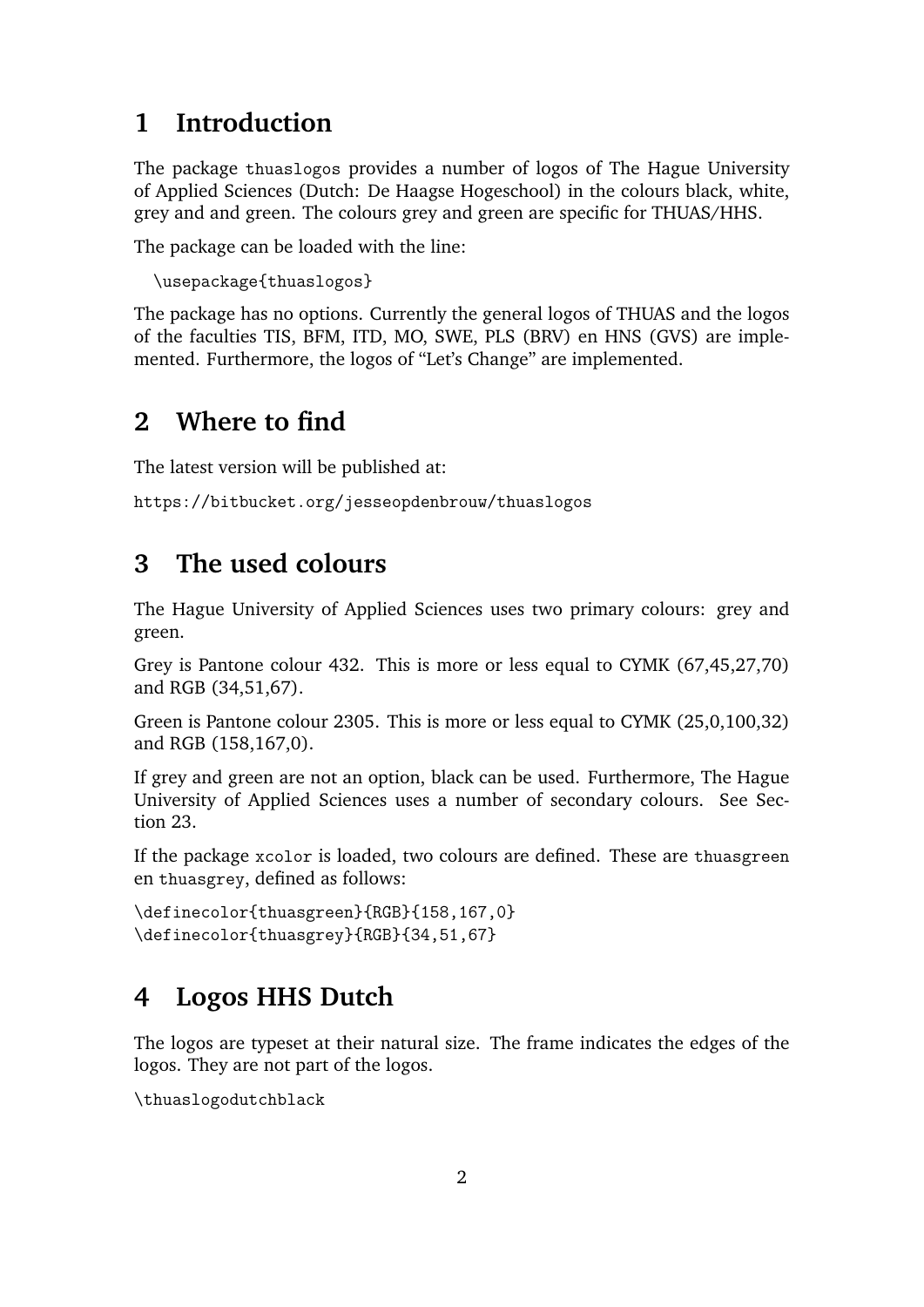

Figure 1: HHS logo Dutch black.

\thuaslogodutchgrey



Figure 2: HHS logo Dutch grey.

\thuaslogodutchgreen



Figure 3: HHS logo Dutch green.

#### **5 Logos THUAS Engish**

The logos are typeset at their natural size. The frames indicate the edges of the logos. They are not part of the logos.

\thuaslogoenglishblack



Figure 4: THUAS logo English black.

\thuaslogoenglishgrey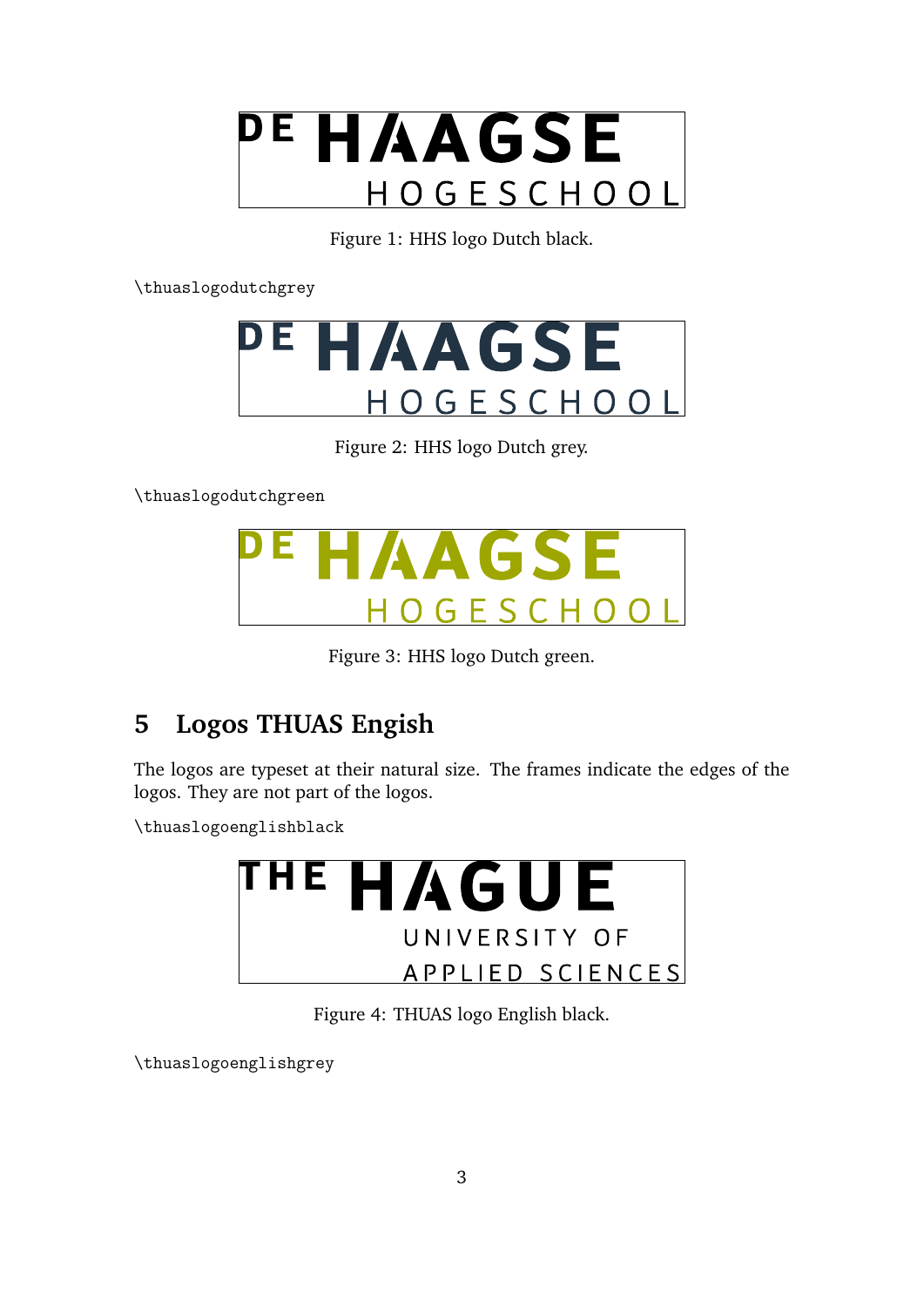

Figure 5: THUAS logo English grey.

\thuaslogoenglishgreen



Figure 6: THUAS logo Engish green.

#### **6 Logos TIS Dutch**

The logos of the faculty TIS are typeset at the half of their natural size. The frames indicate the edges of the logos. They are not part of the logos.

\thuaslogodutchblacktis



Figure 7: TIS logo Dutch black.

\thuaslogodutchgreytis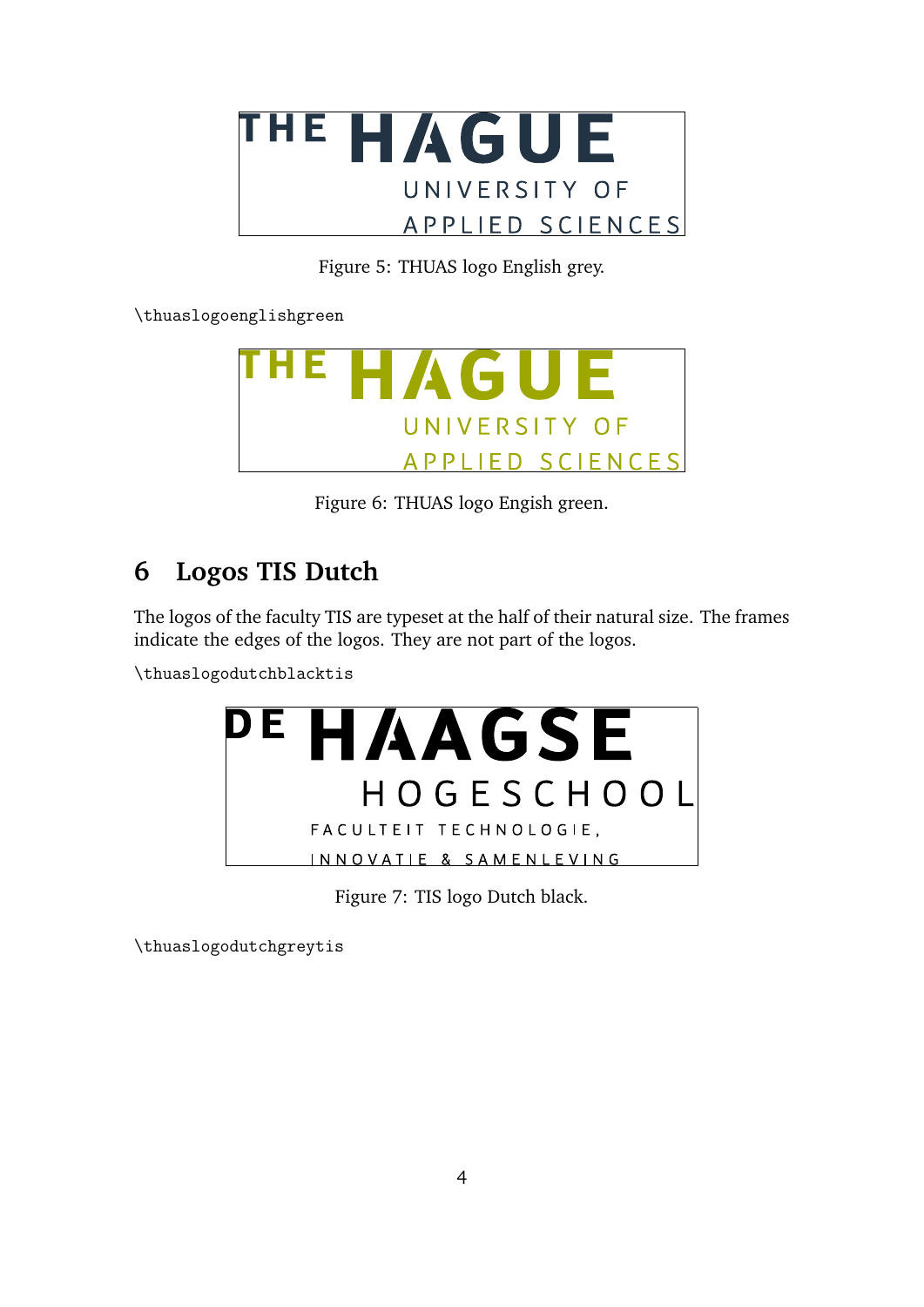

Figure 8: TIS logo Dutch grey.

\thuaslogodutchgreentis



Figure 9: TIS logo Dutch green.

#### **7 Logos TIS English**

The logos of the faculty TIS are typeset at the half of their natural size. The frames indicate the edges of the logos. They are not part of the logos.

\thuaslogoenglishblacktis



Figure 10: TIS logo English black.

\thuaslogoenglishgreytis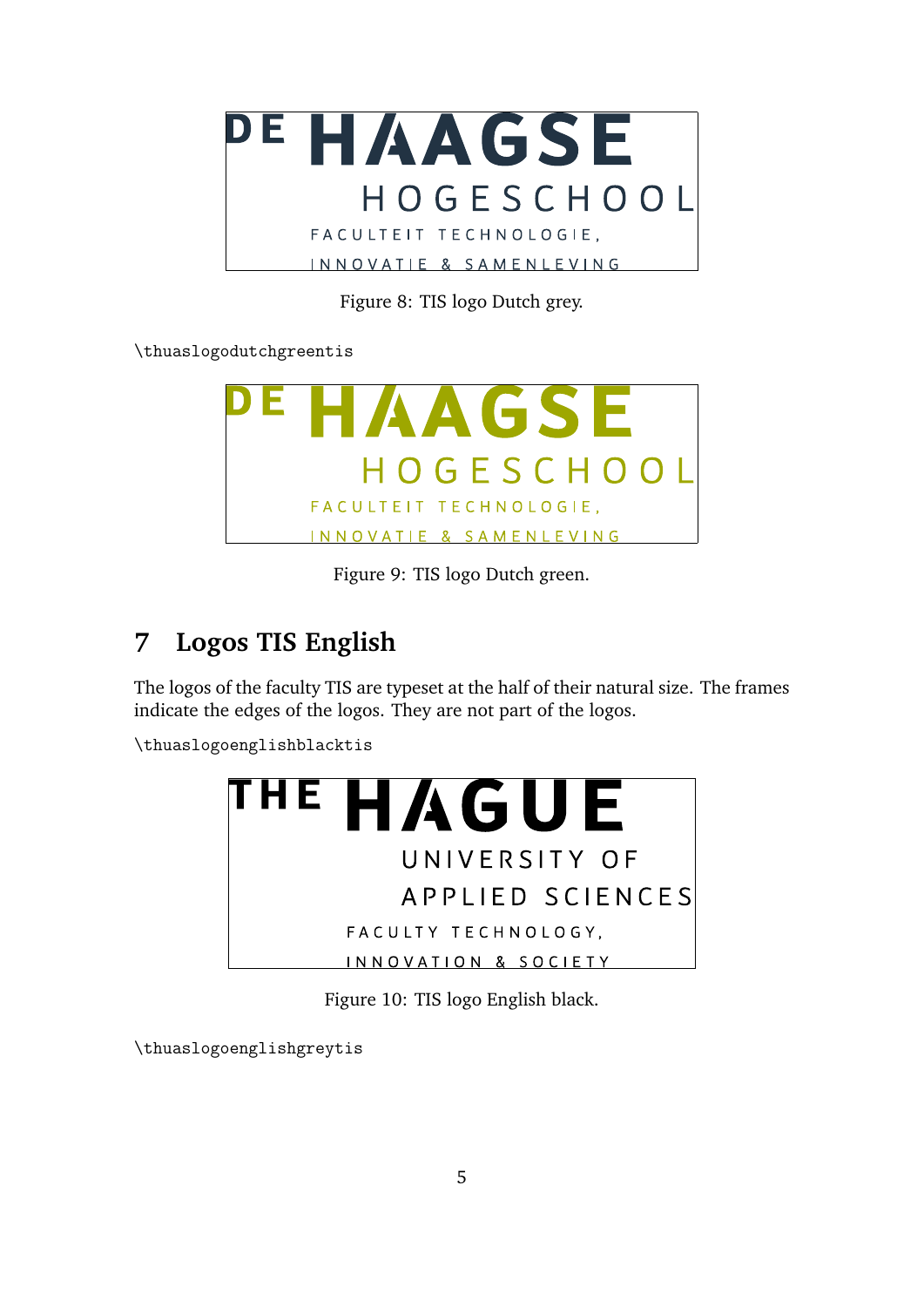

Figure 11: TIS logo Engish grey.

\thuaslogoenglishgreentis



Figure 12: TIS logo Engish green.

#### **8 Logos BFM Dutch**

The logos of the faculty BFM are typeset at the half of their natural size. The frames indicate the edges of the logos. They are not part of the logos.

\thuaslogodutchblackbfm



Figure 13: BFM logo Dutch black.

\thuaslogodutchgreybfm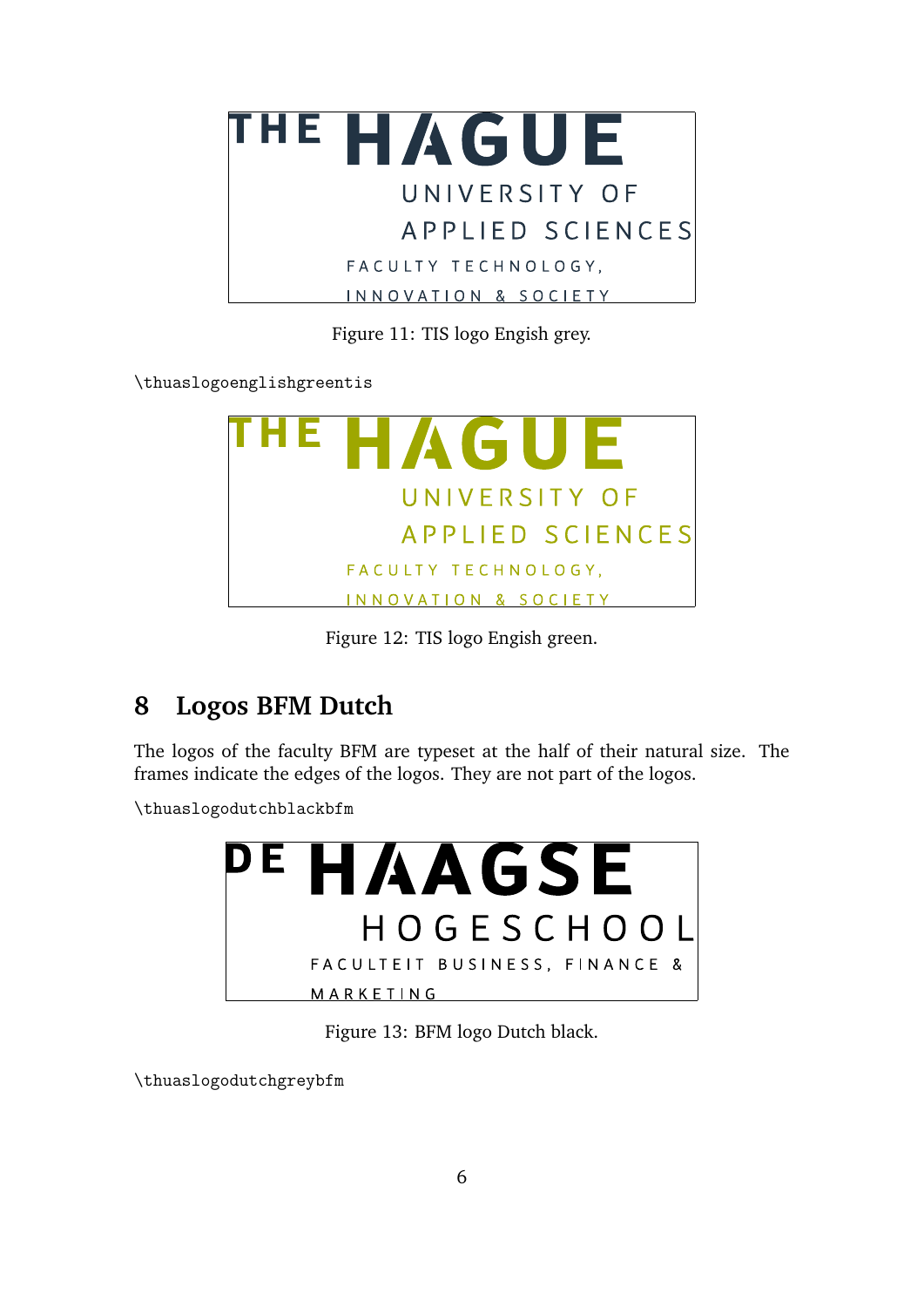

Figure 14: BFM logo Dutch grey.

\thuaslogodutchgreenbfm



Figure 15: BFM logo Dutch green.

#### **9 Logos BFM English**

The logos of the faculty BFM are typeset at the half of their natural size. The frames indicate the edges of the logos. They are not part of the logos.

\thuaslogoenglishblackbfm



Figure 16: BFM logo English black.

\thuaslogoenglishgreybfm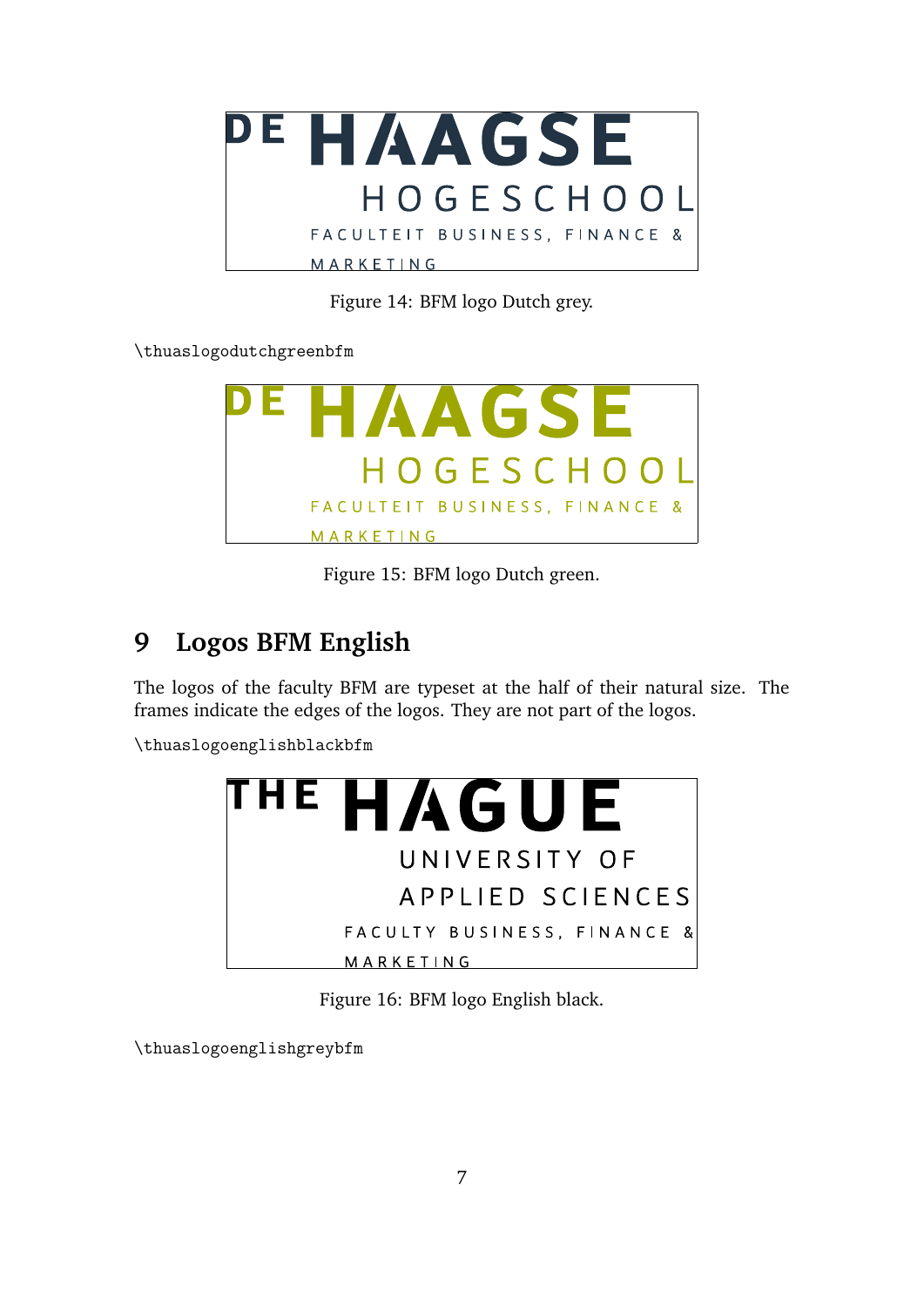

Figure 17: BFM logo English grey.

\thuaslogoenglishgreenbfm



Figure 18: BFM logo English green.

#### **10 Logos ITD Dutch**

The logos of the faculty ITD are typeset at the half of their natural size. The frames indicate the edges of the logos. They are not part of the logos.

\thuaslogodutchblackitd



Figure 19: ITD logo Dutch black.

\thuaslogodutchgreyitd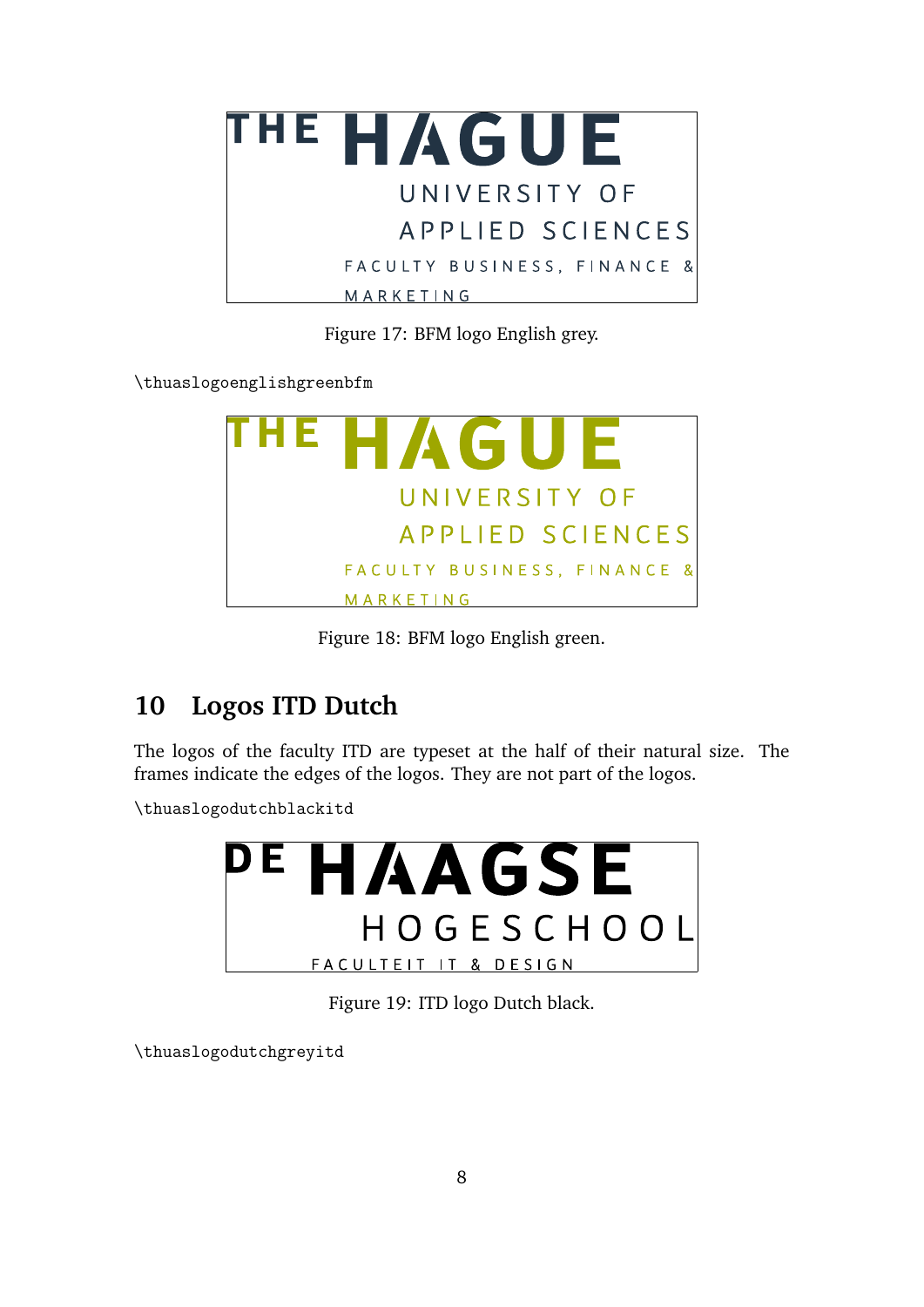

Figure 20: ITD logo Dutch grey.

\thuaslogodutchgreenitd



Figure 21: ITD logo Dutch green.

### **11 Logos ITD English**

The logos of the faculty ITD are typeset at the half of their natural size. The frames indicate the edges of the logos. They are not part of the logos.

\thuaslogoenglishblackitd



Figure 22: ITD logo English black.

\thuaslogoenglishgreyitd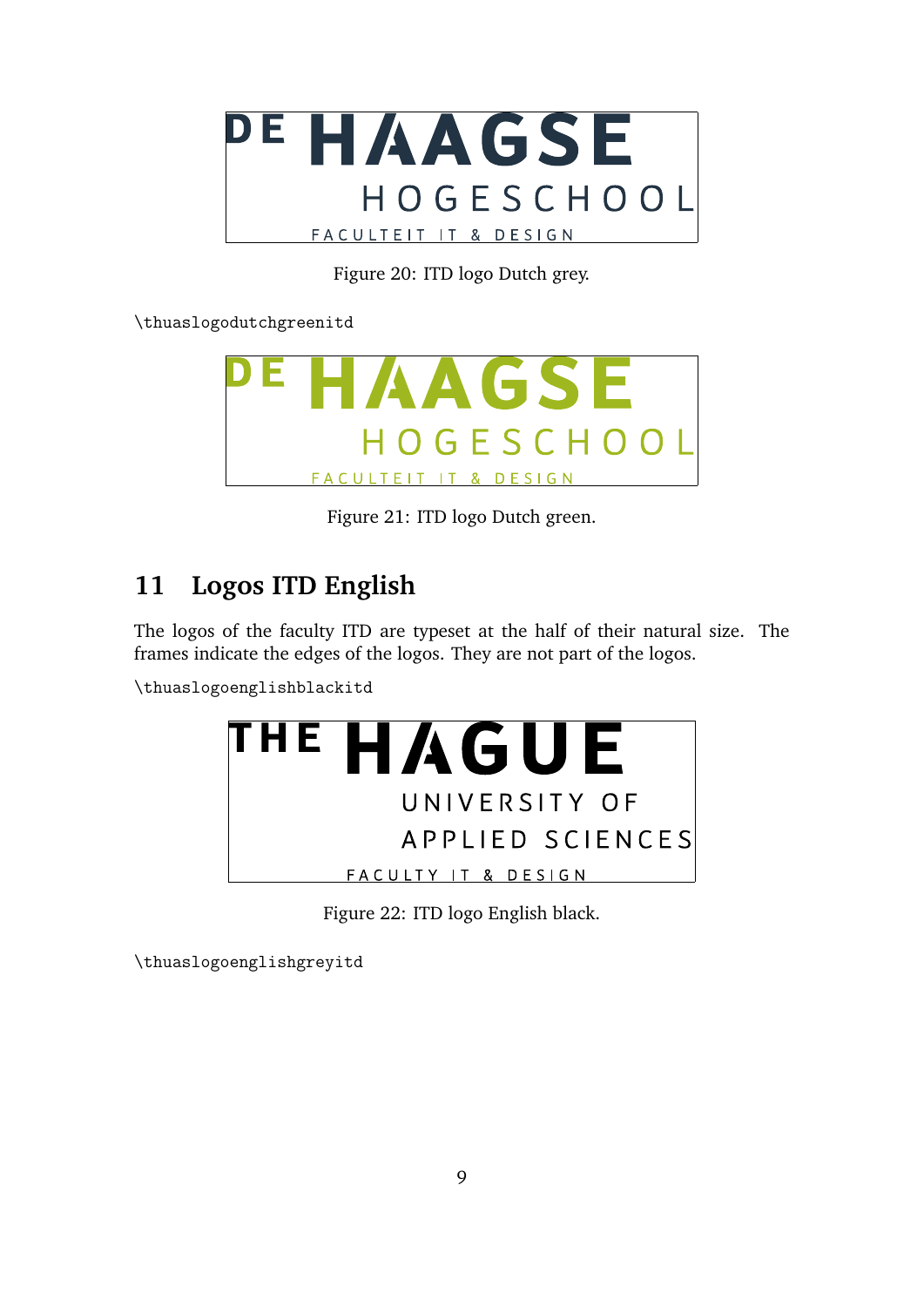

Figure 23: ITD logo English grey.

\thuaslogoenglishgreenitd



Figure 24: ITD logo Engish green.

#### **12 Logos MO Dutch**

The logos of the faculty MO are typeset at the half of their natural size. The frames indicate the edges of the logos. They are not part of the logos.

\thuaslogodutchblackmo



Figure 25: MO logo Dutch black.

\thuaslogodutchgreymo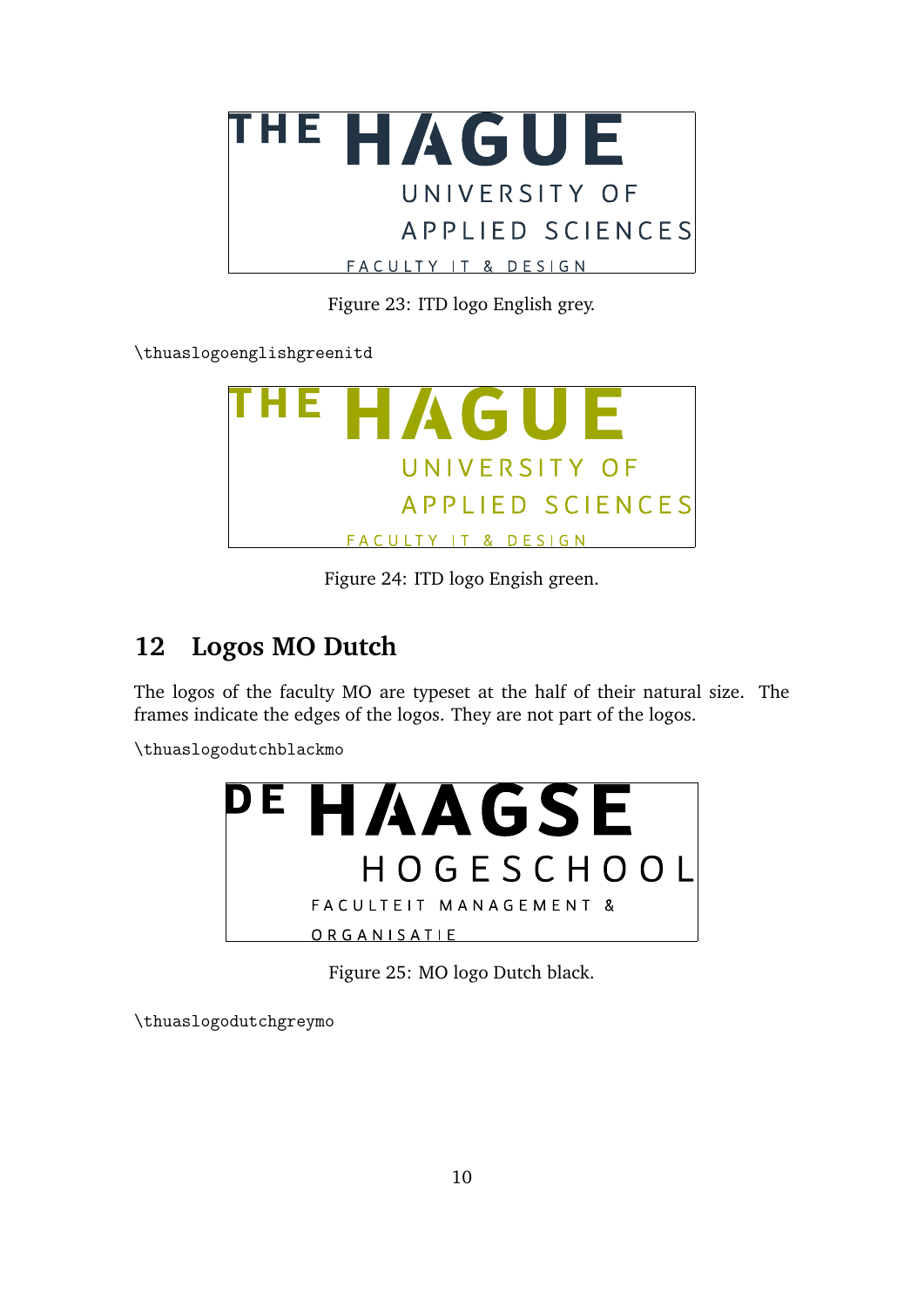

Figure 26: MO logo Dutch grey.

\thuaslogodutchgreenmo



Figure 27: MO logo Dutch green.

#### **13 Logos MO English**

The logos of the faculty MO are typeset at the half of their natural size. The frames indicate the edges of the logos. They are not part of the logos.

\thuaslogoenglishblackmo



Figure 28: MO logo English black.

\thuaslogoenglishgreymo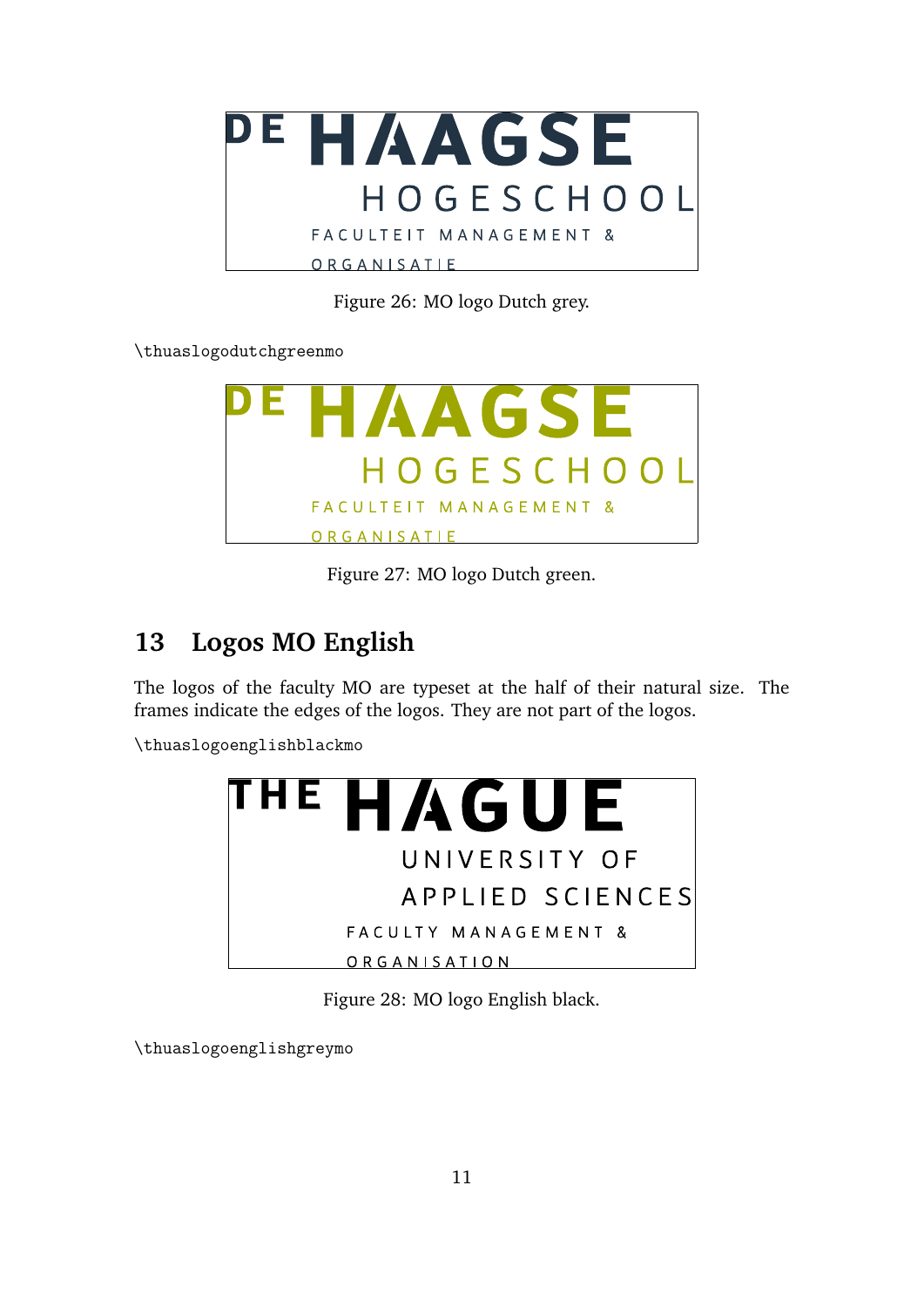

Figure 29: MO logo English grey.

\thuaslogoenglishgreenmo



Figure 30: MO logo English green.

#### **14 Logos SWE Dutch**

The logos of the faculty SWE are typeset at the half of their natural size. The frames indicate the edges of the logos. They are not part of the logos.

\thuaslogodutchblackswe



Figure 31: SWE logo Dutch black.

\thuaslogodutchgreyswe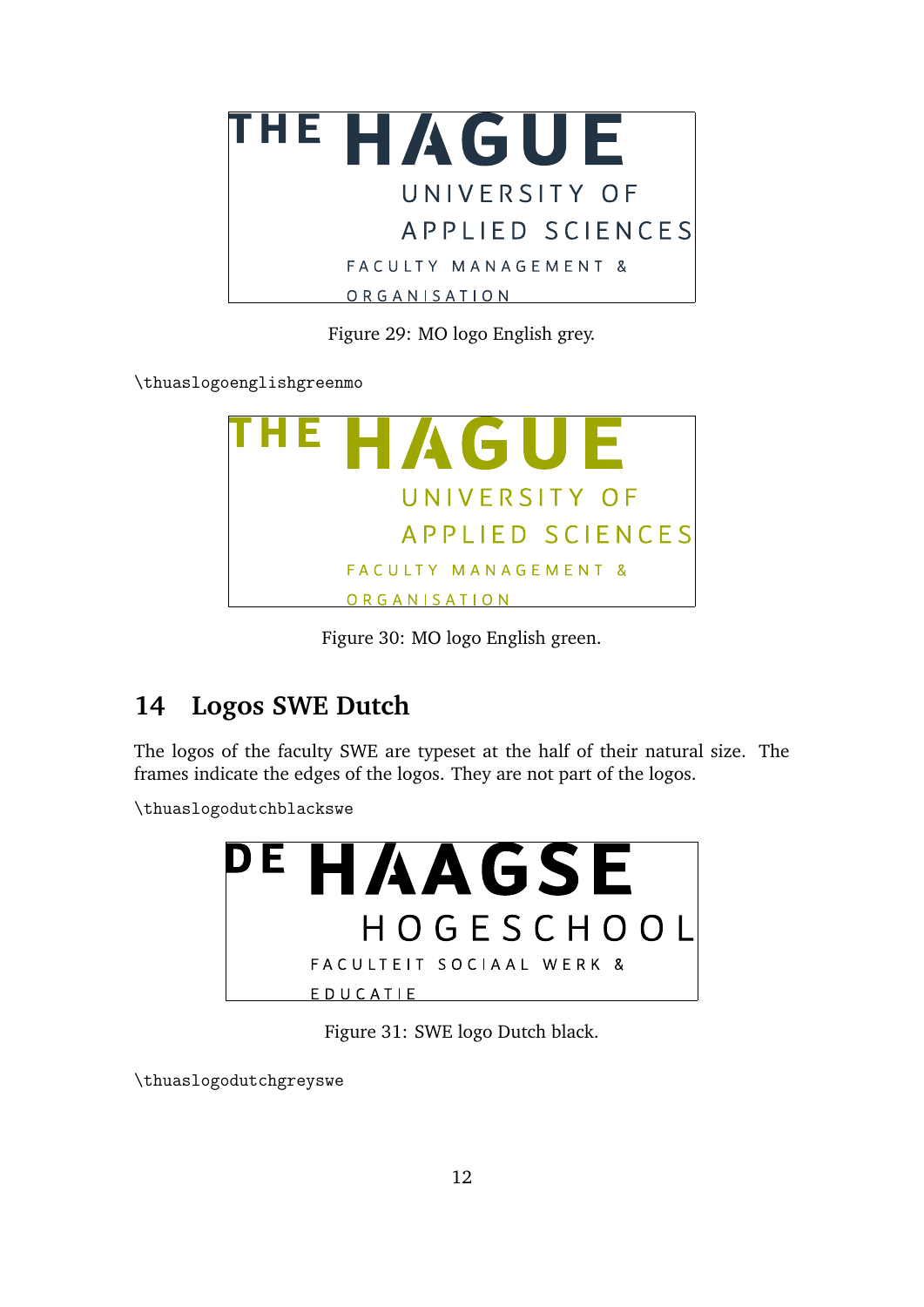

Figure 32: SWE logo Dutch grey .

\thuaslogodutchgreenswe



Figure 33: SWE logo Dutch green.

#### **15 Logos SWE English**

The logos of the faculty SWE are typeset at the half of their natural size. The frames indicate the edges of the logos. They are not part of the logos.

\thuaslogoenglishblackswe



Figure 34: SWE logo English black.

\thuaslogoenglishgreymswe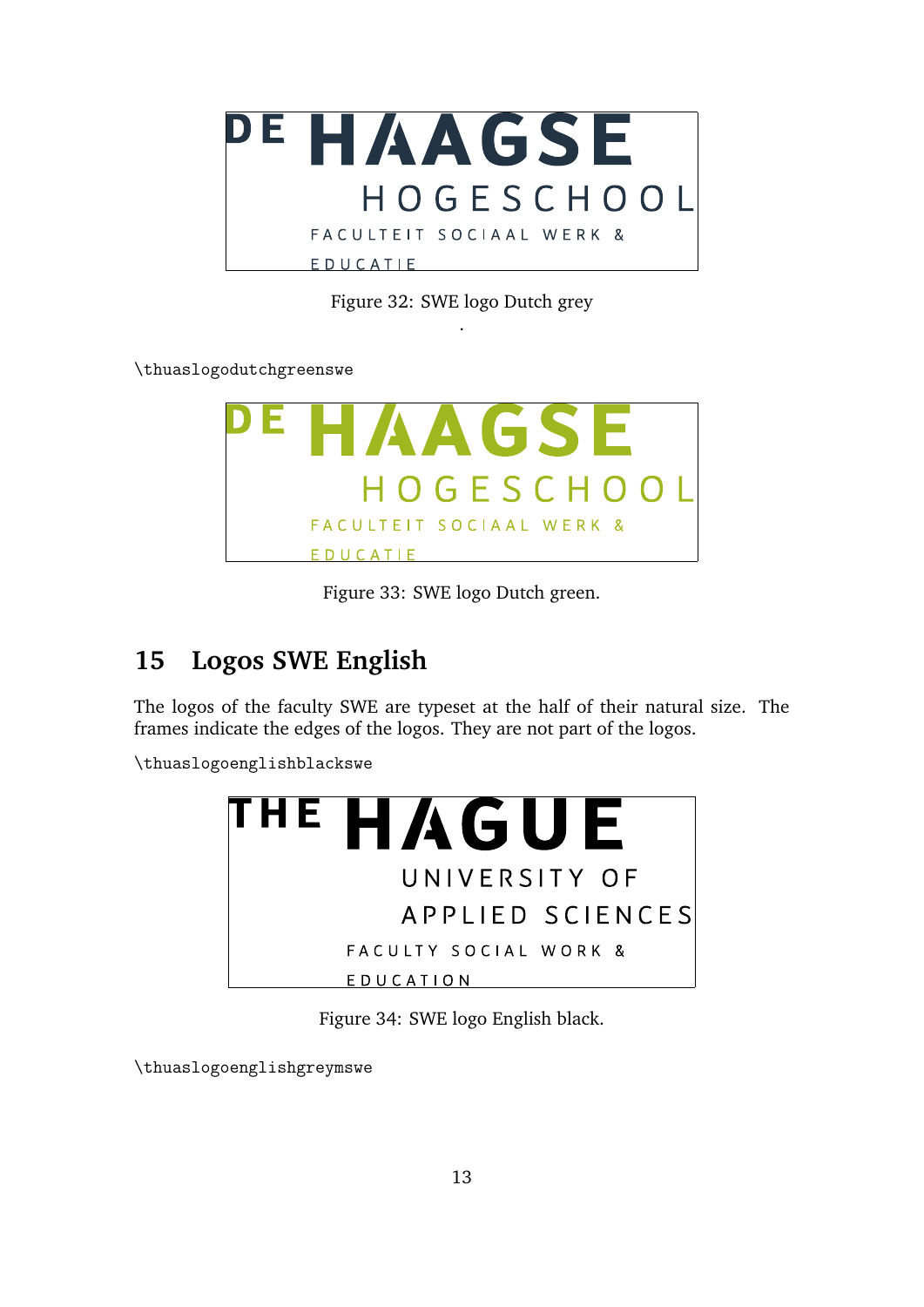

Figure 35: SWE logo English grey.

\thuaslogoenglishgreenswe



Figure 36: SWE logo English green.

### **16 Logos BRV (PLS) Dutch**

The logos of the faculty BRV (PLS) are typeset at the half of their natural size. The frames indicate the edges of the logos. They are not part of the logos.

\thuaslogodutchblackbrv



Figure 37: BRV logo Dutch black.

\thuaslogodutchgreybrv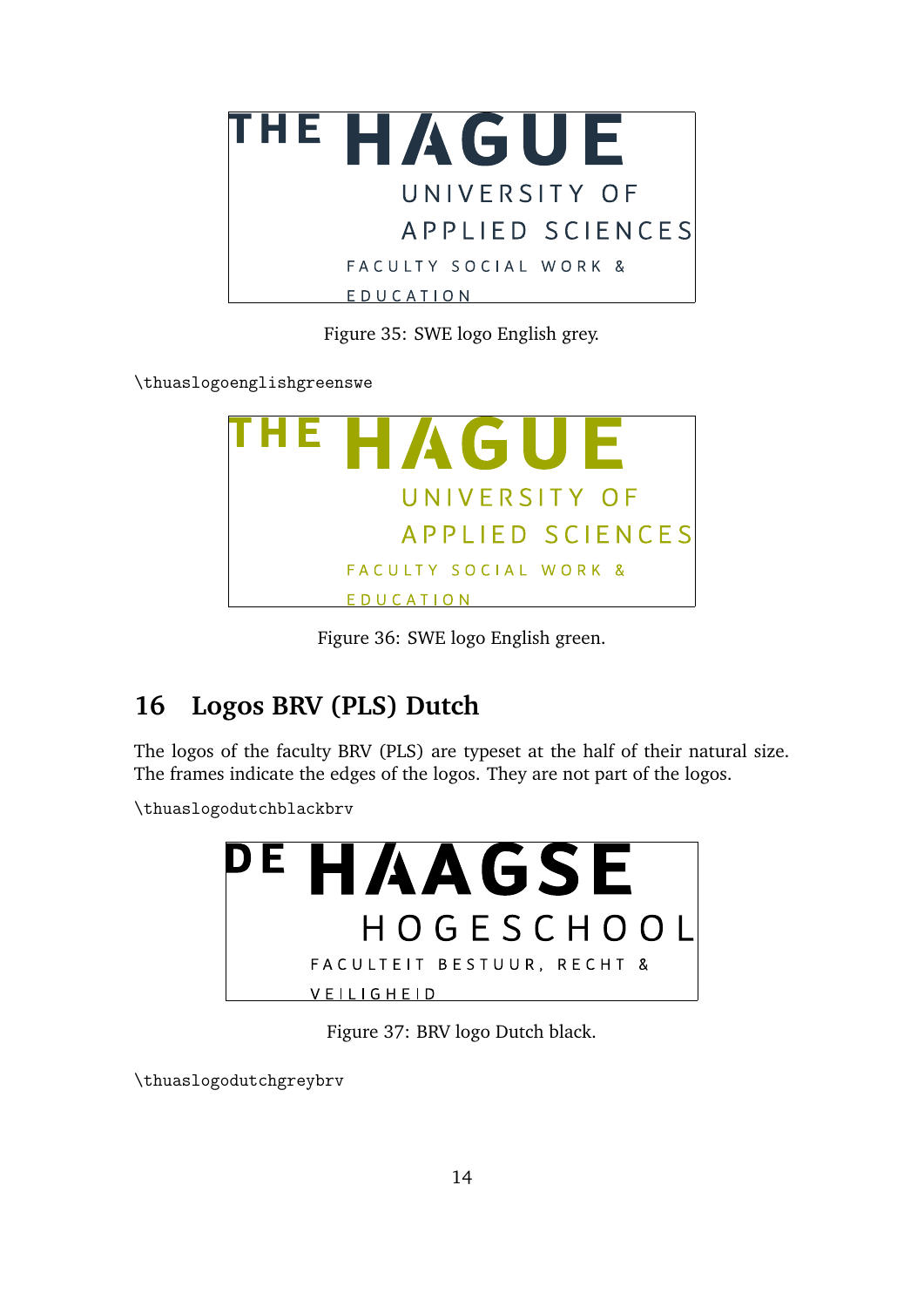

Figure 38: BRV logo Dutch grey.

\thuaslogodutchgreenbrv



Figure 39: BRV logo Dutch green.

#### **17 Logos PLS (BRV) English**

The logos of the faculty PLS (BRV) are typeset at the half of their natural size. The frames indicate the edges of the logos. They are not part of the logos.

\thuaslogoenglishblackpls



Figure 40: PLS logo English black.

\thuaslogoenglishgreympls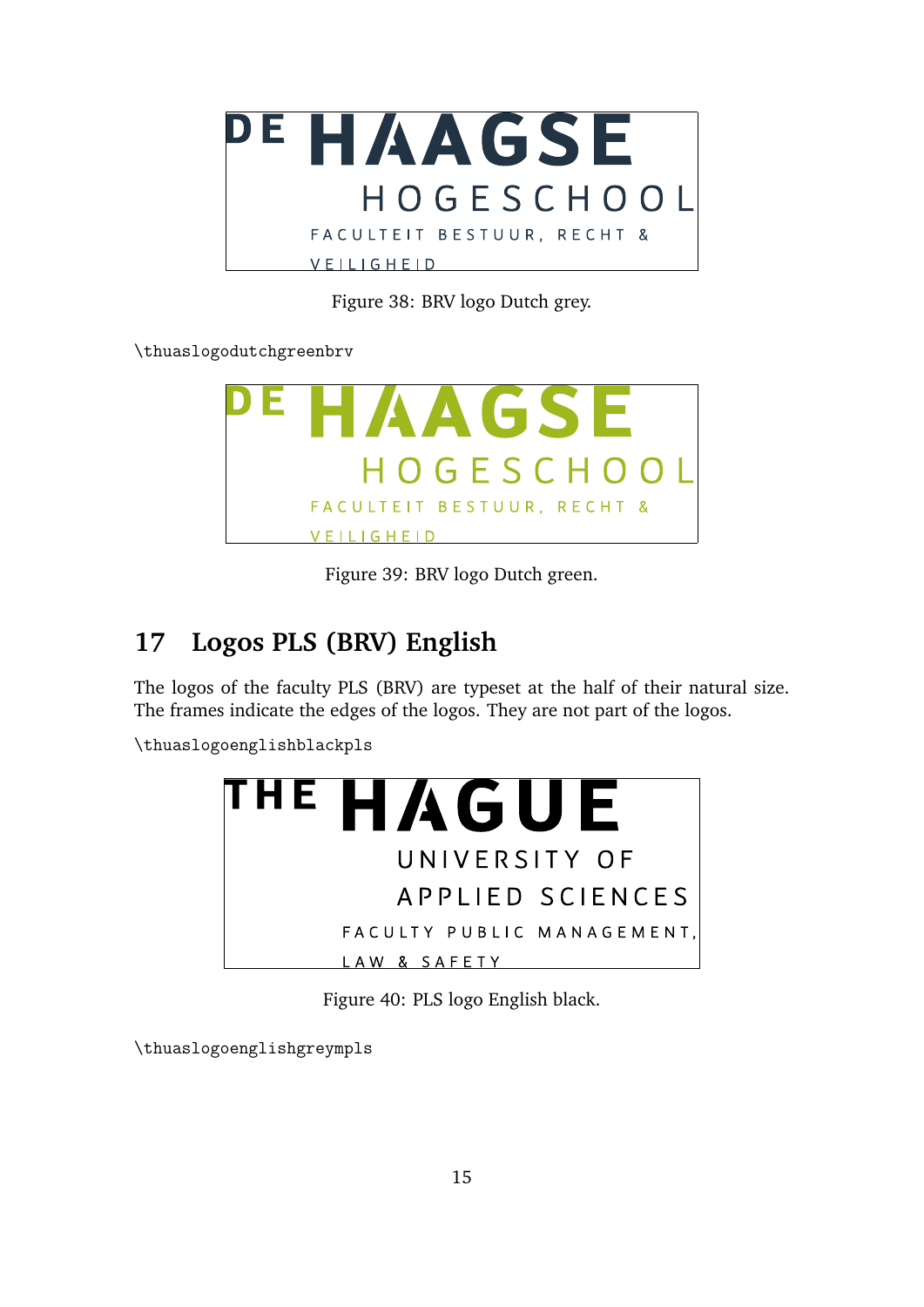

Figure 41: PLS logo English grey.

\thuaslogoenglishgreenpls



Figure 42: PLS logo English green.

### **18 Logos GVS (HNS) Dutch**

The logos of the faculty GVS (HNS) are typeset at the half of their natural size. The frames indicate the edges of the logos. They are not part of the logos.

\thuaslogodutchblackgvs



Figure 43: GVS logo Dutch black.

\thuaslogodutchgreygvs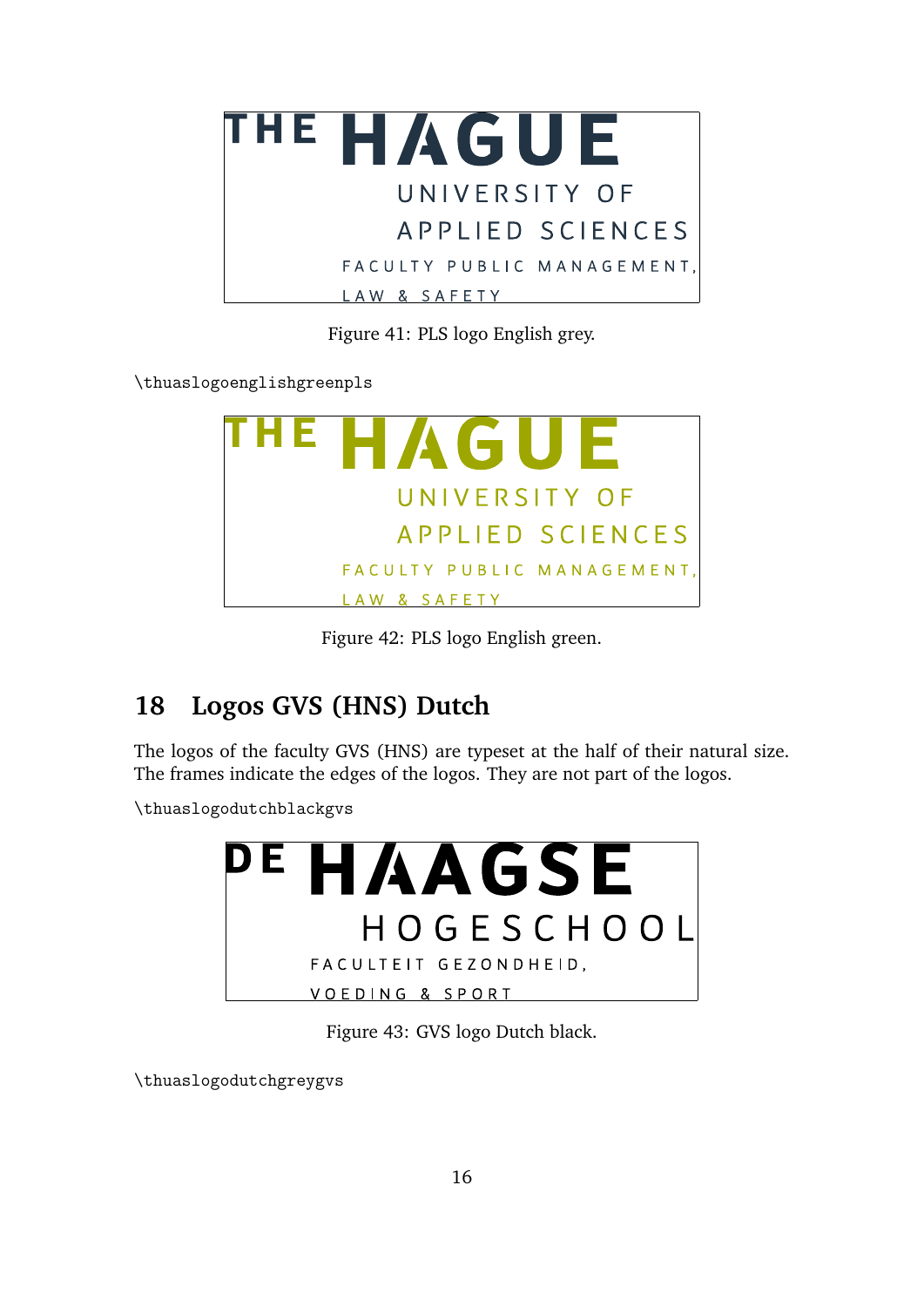

Figure 44: GVS logo Dutch grey.

\thuaslogodutchgreengvs



Figure 45: GVS logo Dutch green.

#### **19 Logos HNS (GVS) Engels**

The logos of the faculty HNS (GVS) are typeset at the half of their natural size. The frames indicate the edges of the logos. They are not part of the logos.

\thuaslogoenglishblackhns



Figure 46: HNS logo English black.

\thuaslogoenglishgreyhns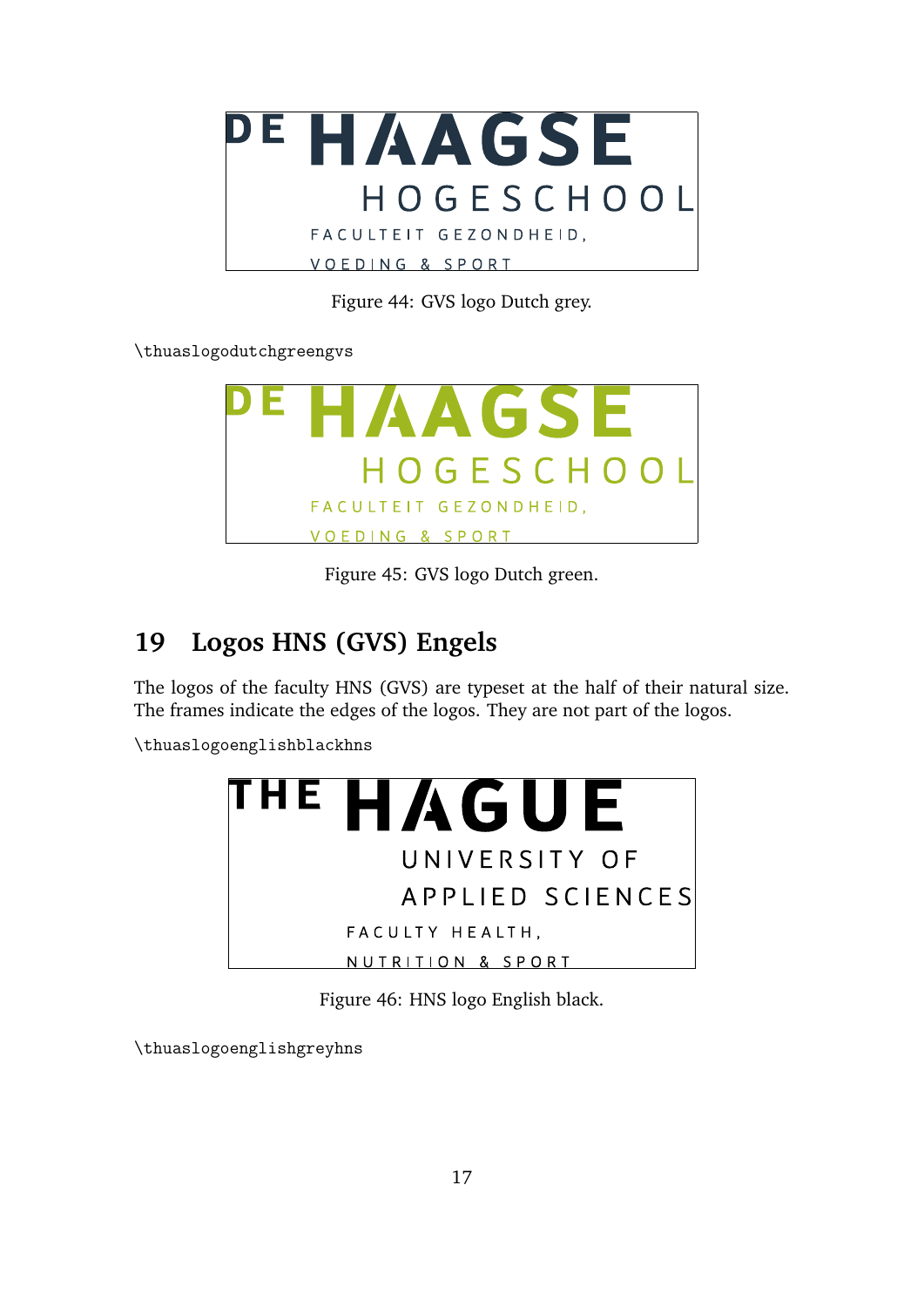

Figure 47: HNS logo English grey.

\thuaslogoenglishgreenhns



Figure 48: HNS logo English green.

## **20 Logos Let's change**

These logos are for general purpose and typeset at their natural size. The frames indicate the edges of the logos. They are not part of the logos.

\thuaslogoletschangeblack



Figure 49: Logo Let's change black.

\thuaslogoletschangegrey



Figure 50: Logo Let's change grey.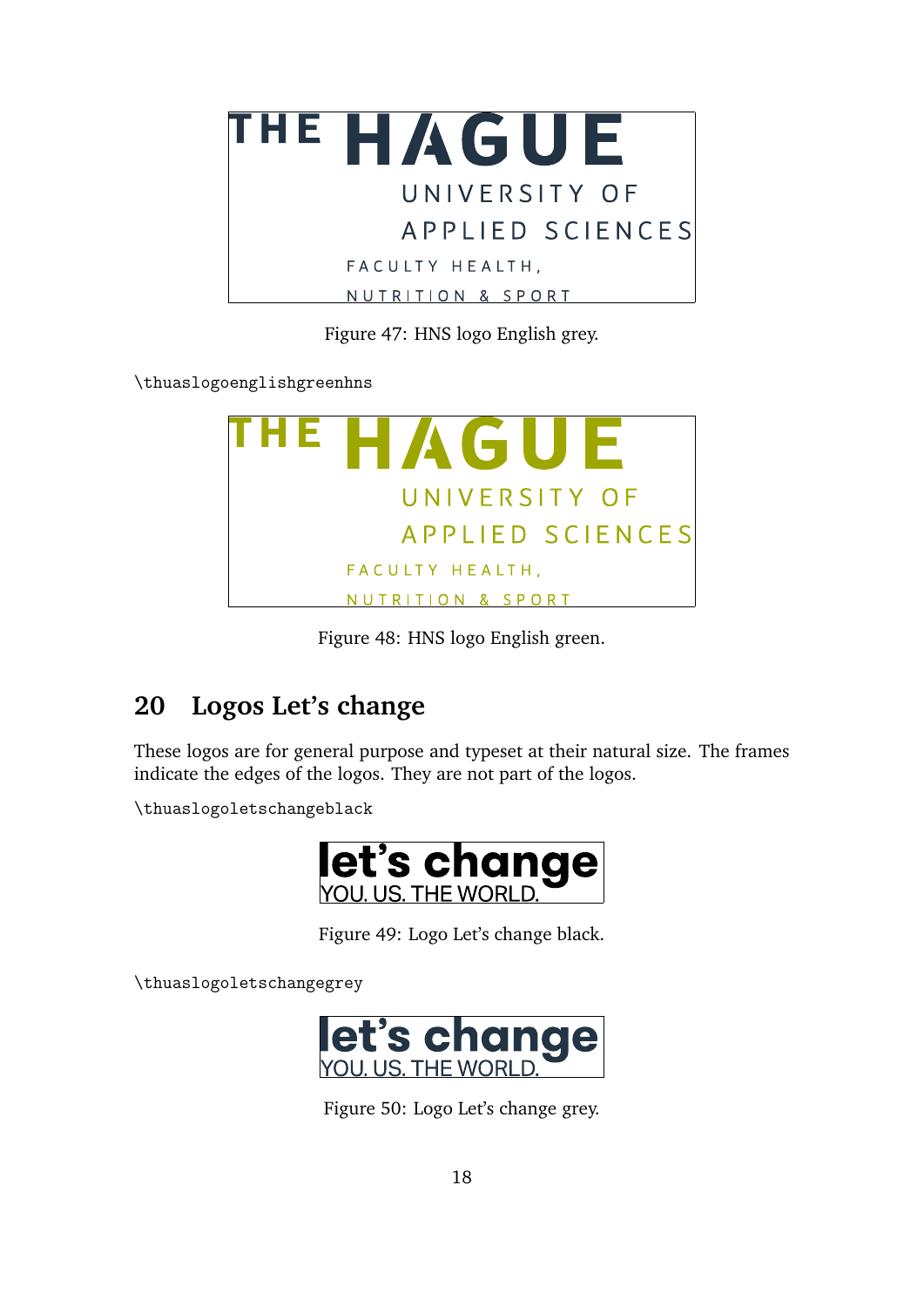\thuaslogoletschangegreen



Figure 51: Logo Let's change green.

\thuaslogoletschangeframeblack



Figure 52: Logo Let's change frame black.

\thuaslogoletschangeframegrey



Figure 53: Logo Let's change frame grey.

\thuaslogoletschangeframegreen



Figure 54: Logo Let's change frame green.

### **21 Scaling logos**

Logos can be typeset at a certain width or height, by use of the command  $\resize$ izebox:

\resizebox{4cm}{!}{\thuaslogodutchgrey}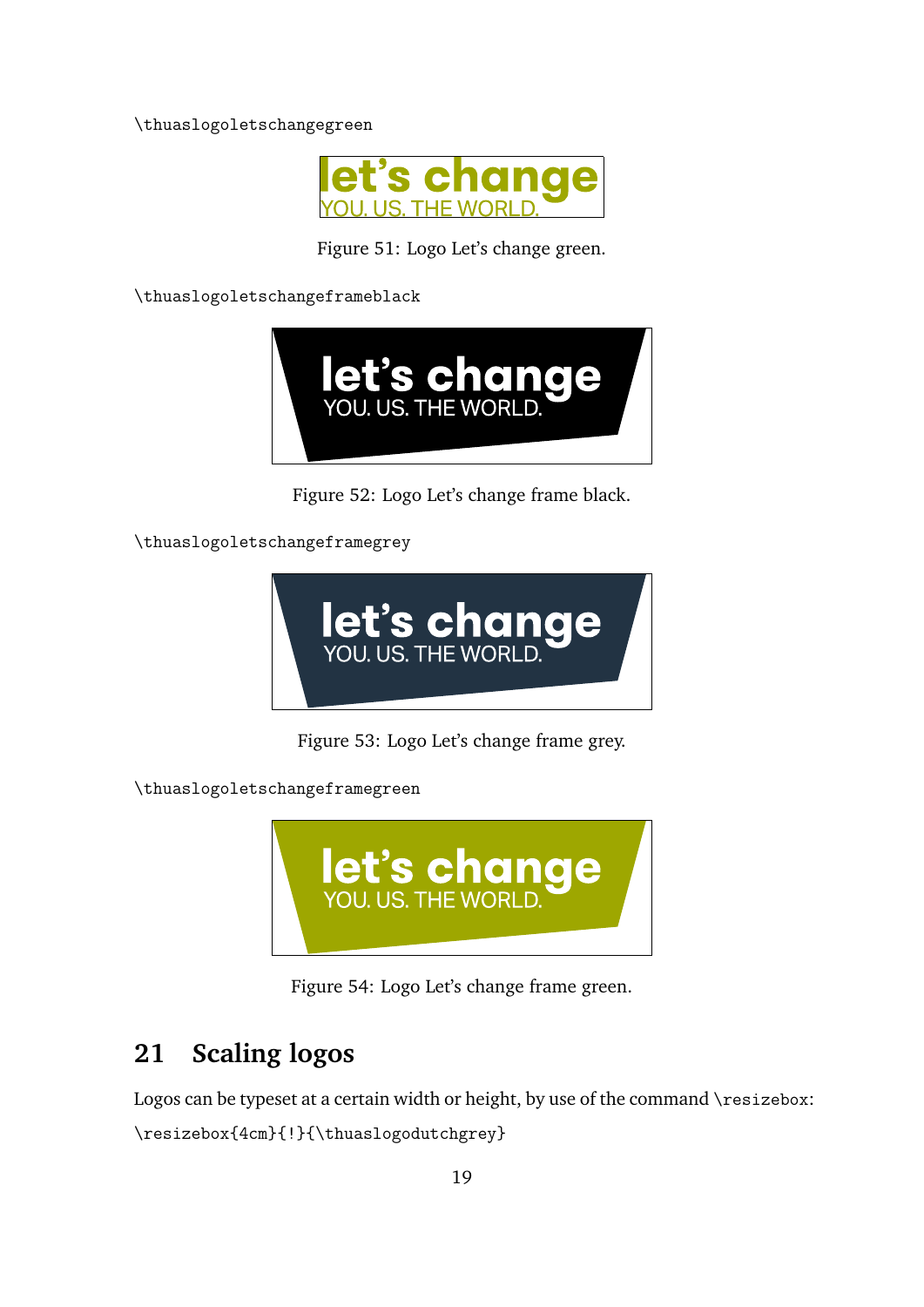The exclamation mark in the second argument specifies to keep the aspect ratio.



Figure 55: Logo typeset at a width of 4 cm (1.6 in).

With the command \scalebox can be scaled with respect to the natural size:

\scalebox{0.7071}{\thuaslogodutchgrey}



Figure 56: Logo scaled to the half of the natural size.

#### **22 Ti***k***Z**

Logos can be used in a tikzpicture environment. Ti*k*Z options can be provided.

```
\begin{tikzpicture}[scale=0.5,opacity=0.7071]
\newbox\mybox
\node[above,yslant=0.05] at(0,0) {\global\setbox\mybox=
                        \hbox{\thuaslogoenglishgreen}\copy\mybox};
\node[above,yscale=-1,opacity=0.7071,scope fading=south,fading angle=15,
                               yslant=0.05] at(0,0) {\text{copy\mybox}};\draw[blue,thick,opacity=0.9] (current bounding box.east) --
                                         (current bounding box.west);
```
\end{tikzpicture}

## THE HAGUE UNIVERSITY OF APPLIED SCIENCES APPLIED SCIENCES UNIVERSITY OF **IHE HVONE**

Figure 57: Logo scaled to 50% With a slant of 5%.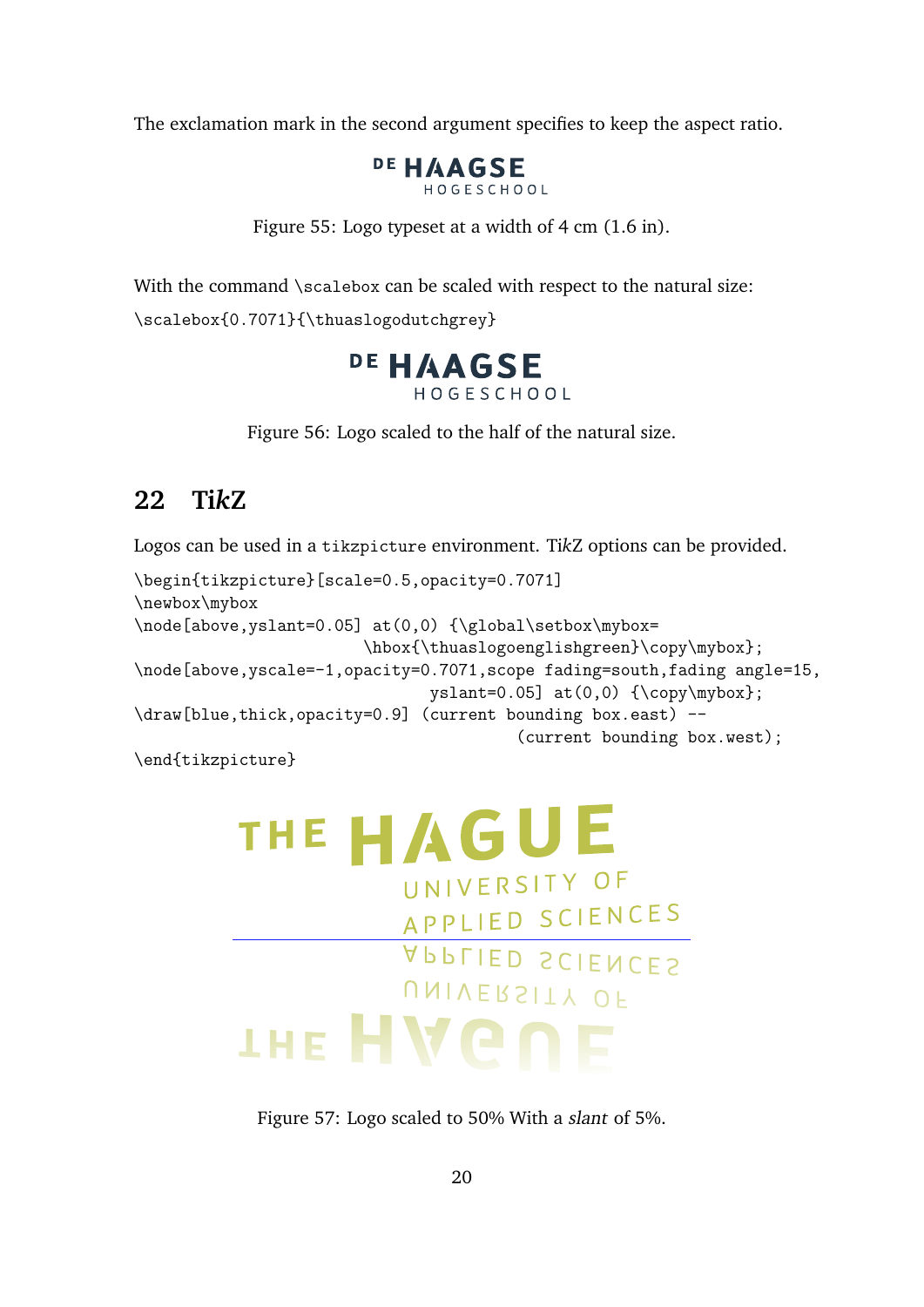#### **23 Logos with different colours**

Logos can be typeset with a alternative colour by adjust the colour thuaslogos@oolor and making use of the internal logos. The colours use below are the secondary colour that The Hague University uses:

```
\makeatletter
\definecolor{thuaslogos@color}{RGB}{0,178,205}%
\thuaslogo@logoenglishnocolor \qquad \thuaslogo@logodutchnocolor
\definecolor{thuaslogos@color}{RGB}{202,67,60}%
\thuaslogo@logoenglishnocolortis \qquad \thuaslogo@logodutchnocolortis
\definecolor{thuaslogos@color}{RGB}{255,186,0}%
\thuaslogo@logoenglishnocolorbfm \qquad \thuaslogo@logodutchnocolorbfm
\definecolor{thuaslogos@color}{RGB}{142,152,6}%
\thuaslogo@logoenglishnocoloritd \qquad \thuaslogo@logodutchnocoloritd
\definecolor{thuaslogos@color}{RGB}{168,173,0}%
\thuaslogo@logoenglishnocolormo \qquad \thuaslogo@logodutchnocolormo
\definecolor{thuaslogos@color}{RGB}{59,69,89}%
\thuaslogo@logoenglishnocolorswe \qquad \thuaslogo@logodutchnocolorswe
\definecolor{thuaslogos@color}{RGB}{78,91,118}%
\thuaslogo@logoenglishnocolorpls \qquad \thuaslogo@logodutchnocolorbrv
\makeatother
```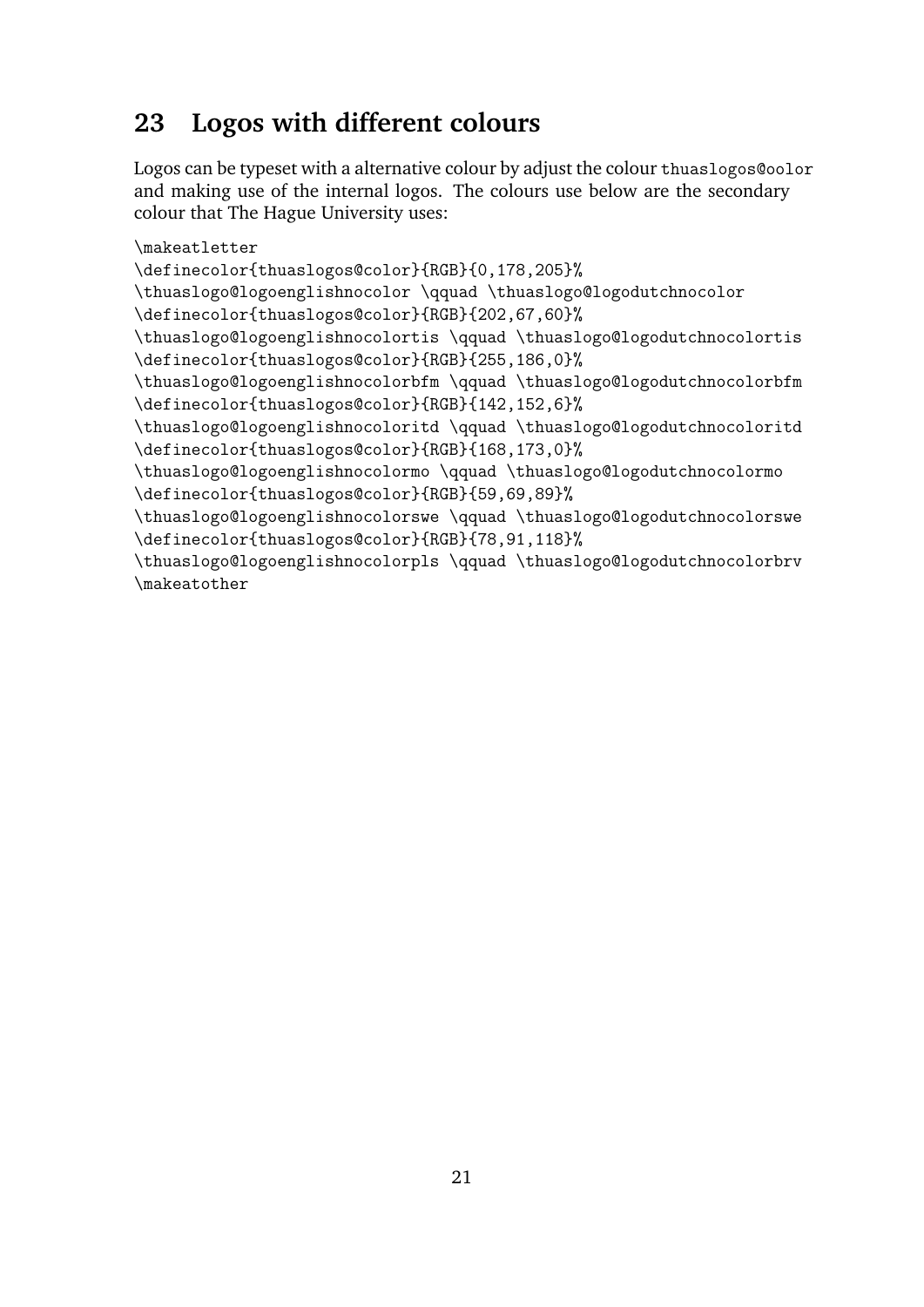#### **THE HAGUE** UNIVERSITY OF

**APPLIED SCIENCES** 

#### THE HAGU F

UNIVERSITY OF APPLIED SCIENCES FACULTY TECHNOLOGY, INNOVATION & SOCIETY

### THE. UNIVERSITY OF

**APPLIED SCIENCES** FACULTY BUSINESS, FINANCE & MARKETING

# THE HAGU

UNIVERSITY OF **APPLIED SCIENCES** FACULTY IT & DESIGN

#### THE. AG

UNIVERSITY OF APPLIED SCIENCES FACULTY MANAGEMENT & ORGANISATION

# THE HAGUE

UNIVERSITY OF APPLIED SCIENCES FACULTY SOCIAL WORK & EDUCATION

#### THE HAGUE

UNIVERSITY OF **APPLIED SCIENCES** FACULTY PUBLIC MANAGEMENT, LAW & SAFETY

## DE HAAGSE HOGFSCHOOL

# DE HAAGSE

HOGESCHOOL FACULTEIT TECHNOLOGIE, INNOVATIE & SAMENLEVING

# DE HAAGSE

HOGESCHOOL FACULTEIT BUSINESS, FINANCE & MARKETING

#### DE HAAGSE HOGESCHOOL

FACULTEIT IT & DESIGN

# DE HAAGSE

HOGESCHOOL FACULTEIT MANAGEMENT & ORGANISATIE

### DE HAAGSE HOGESCHOOL

FACULTEIT SOCIAAL WERK & EDUCATIE

#### DE HAAGSE HOGESCHOOL FACULTEIT BESTUUR, RECHT & VEILIGHEID

Figure 58: Logos typeset with alternative colours.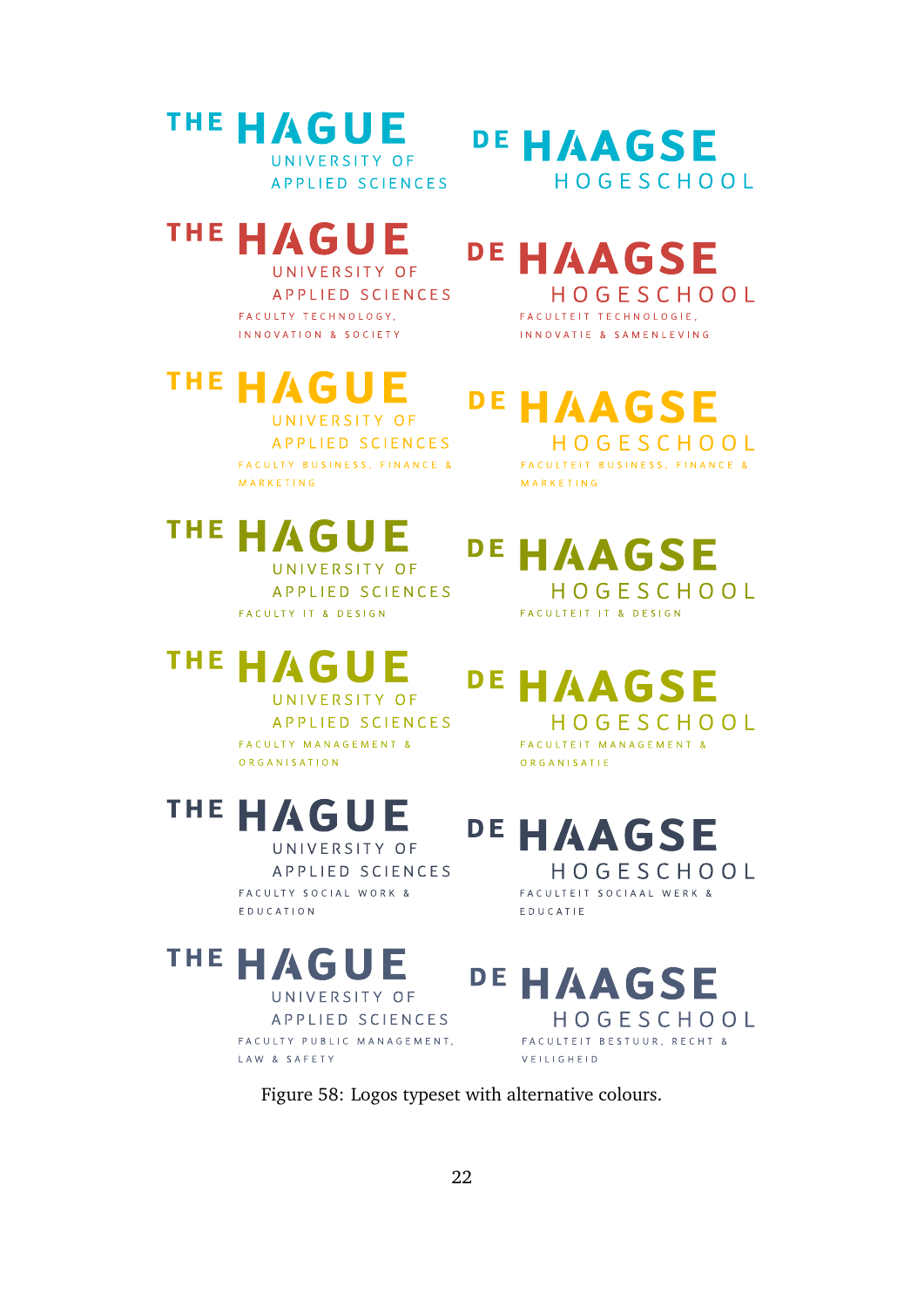It is possible to typeset the logos in white relative to a background colour:

% thuasgreen defined by package if xcolor is loaded %\definecolor{thuasgreen}{RGB}{158,167,0} \begin{mdframed}[hidealllines=true,backgroundcolor=thuasgreen] \thuaslogoenglishwhite \qquad thuaslogodutchwhite \end{mdframed}



Figure 59: Logos typeset in white.

#### **24 Generation of logos, rendering speed**

The logos are supplied by the department Communication and Marketing. The original logos are in eps format and converted to PGF commands with the tool  $\mathtt{eps2pfg^1}.$  This package will load the  $\mathtt{pgf}$  package.

It is possible to convert the eps files in InkScape to Ti*k*Z format. The size of the files is less than the file size of the PGF versions but Ti*k*Z has to be loaded. Although this package consists of more that 12,500 lines, rendering with PGF is much quicker than with Ti*k*Z. All Ti*k*Z commandos have to be converted to suitable PGF commandos and that takes a lot of time.

#### **25 All macros at one glimpse**

\thuaslogodutchblack \thuaslogodutchblackbfm \thuaslogodutchblackbrv \thuaslogodutchblackgvs \thuaslogodutchblackitd \thuaslogodutchblackmo \thuaslogodutchblackswe \thuaslogodutchblacktis \thuaslogodutchgreen \thuaslogodutchgreenbfm \thuaslogodutchgreenbrv \thuaslogodutchgreengvs \thuaslogodutchgreenitd \thuaslogodutchgreenmo

<sup>1</sup>See https://sourceforge.net/projects/eps2pgf/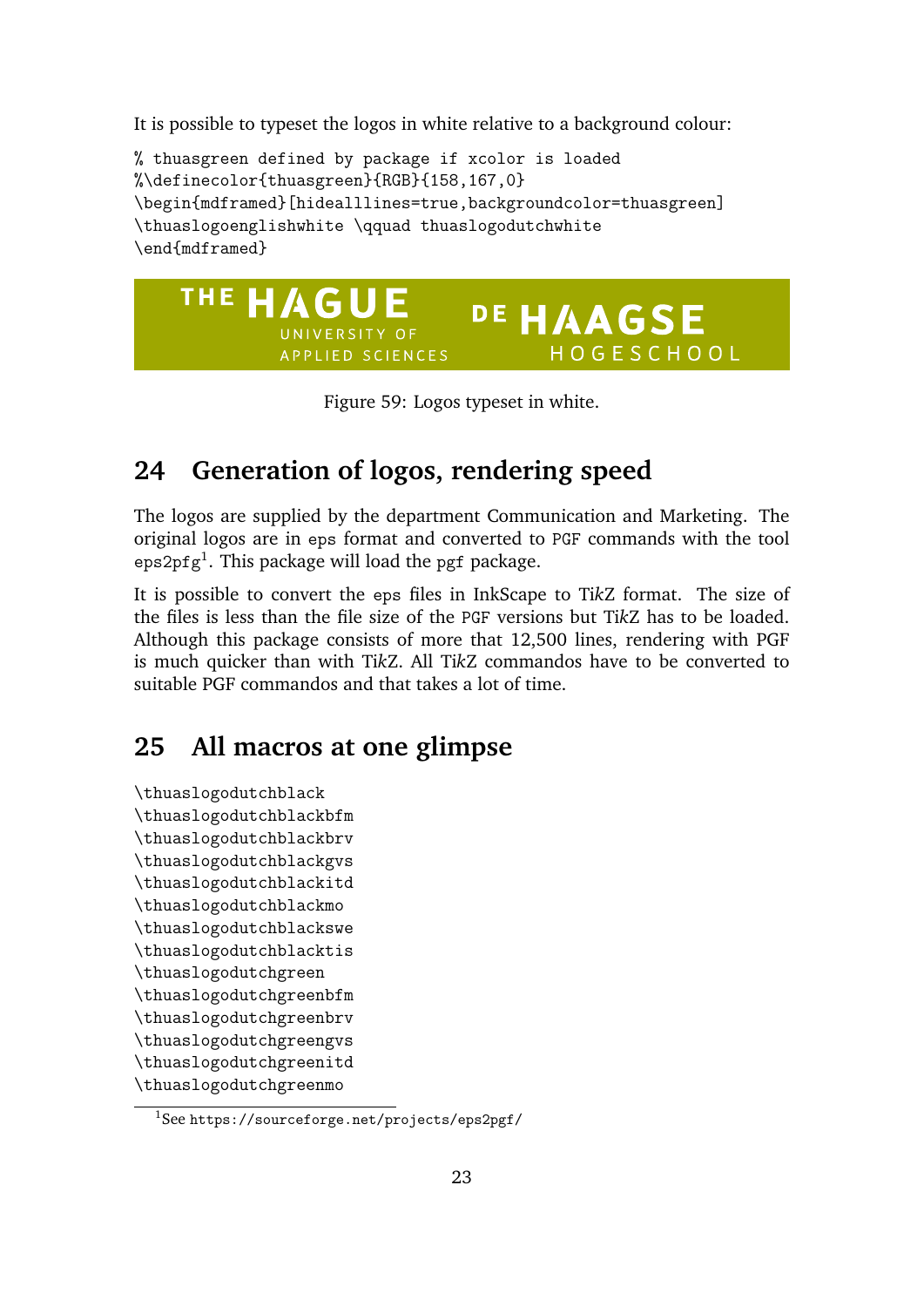\thuaslogodutchgreenswe \thuaslogodutchgreentis \thuaslogodutchgrey \thuaslogodutchgreybfm \thuaslogodutchgreybrv \thuaslogodutchgreygvs \thuaslogodutchgreyitd \thuaslogodutchgreymo \thuaslogodutchgreyswe \thuaslogodutchgreytis \thuaslogodutchwhite \thuaslogodutchwhitebfm \thuaslogodutchwhitebrv \thuaslogodutchwhitegvs \thuaslogodutchwhiteitd \thuaslogodutchwhitemo \thuaslogodutchwhiteswe \thuaslogodutchwhitetis \thuaslogoenglishblack \thuaslogoenglishblackbfm \thuaslogoenglishblackhns \thuaslogoenglishblackitd \thuaslogoenglishblackmo \thuaslogoenglishblackpls \thuaslogoenglishblackswe \thuaslogoenglishblacktis \thuaslogoenglishgreen \thuaslogoenglishgreenbfm \thuaslogoenglishgreenhns \thuaslogoenglishgreenitd \thuaslogoenglishgreenmo \thuaslogoenglishgreenpls \thuaslogoenglishgreenswe \thuaslogoenglishgreentis \thuaslogoenglishgrey \thuaslogoenglishgreybfm \thuaslogoenglishgreyhns \thuaslogoenglishgreyitd \thuaslogoenglishgreymo \thuaslogoenglishgreypls \thuaslogoenglishgreyswe \thuaslogoenglishgreytis \thuaslogoenglishwhite \thuaslogoenglishwhitebfm \thuaslogoenglishwhitehns